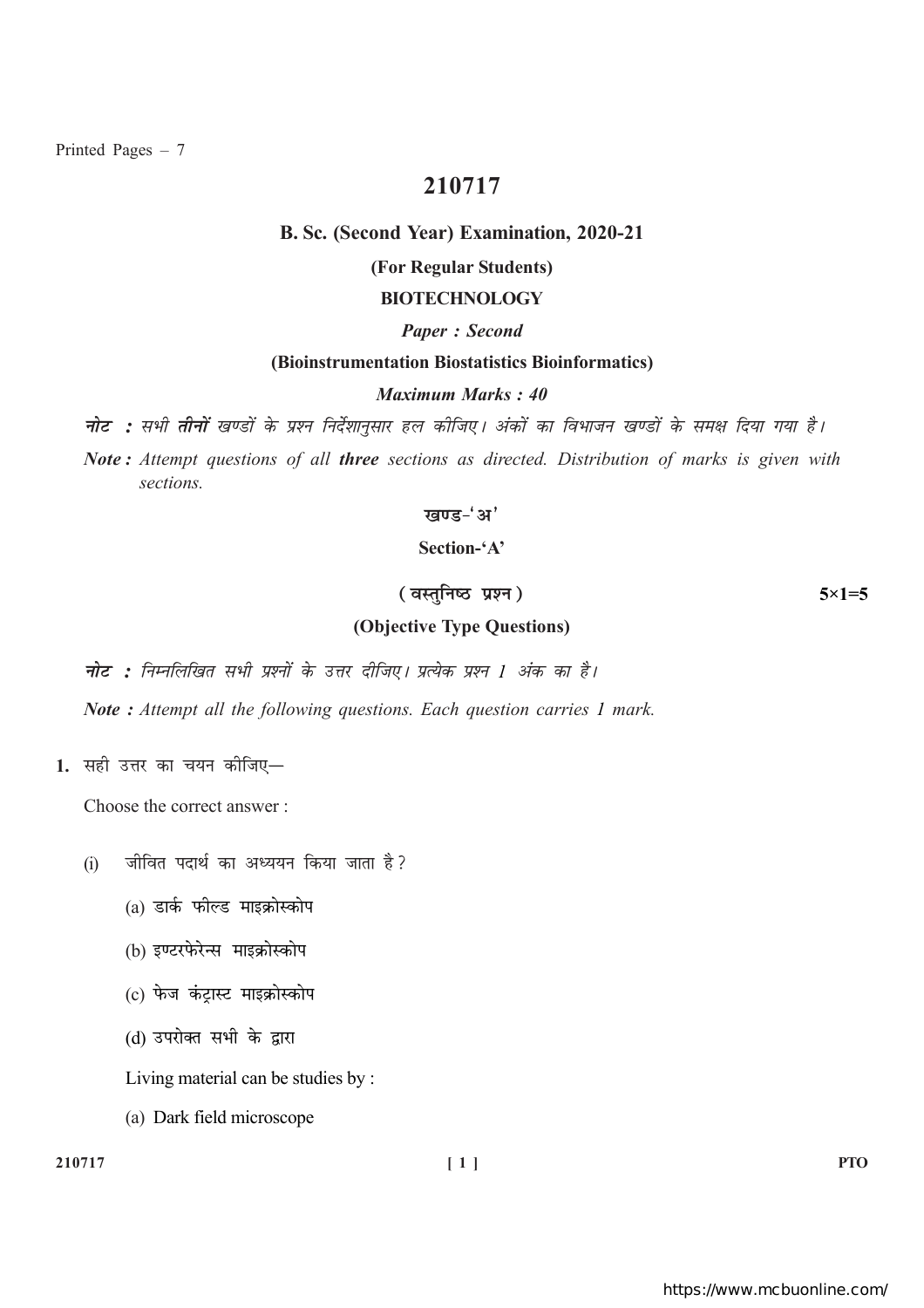- (b) Interference microscope
- (c) Phase contrast microscope
- (d) All of the above

सदर्न ब्लाटिंग तकनीक की खोज निम्न के द्वारा की गई—  $(ii)$ 

- $(a)$  कोहन
- (b) जेफरी
- (c) ई.एम.सदर्न
- (d) इवॉन वालमॉट

Southern blotting was invented by :

- (a) Cohan
- (b) Jaffry
- (c) E.M. Southern
- (d) Ivan Walmunt
- (iii) रेडियो आइसोटोप सुरक्षा संबंधित है-
	- (a) रेडियोआइसोटोप के उपयोग से
	- (b) रेडियो आइसोटोप के संग्रहण से
	- (c) रेडियोआइसोटोप के निष्कासन से
	- (d) उपरोक्त सभी से

Radio isotope safety is a concern with the :

- (a) Use of radioisotopes
- (b) Storage of radioisotopes
- (c) Disposal of radioisotopes
- (d) All of the above
- (iv) मीन क्या है-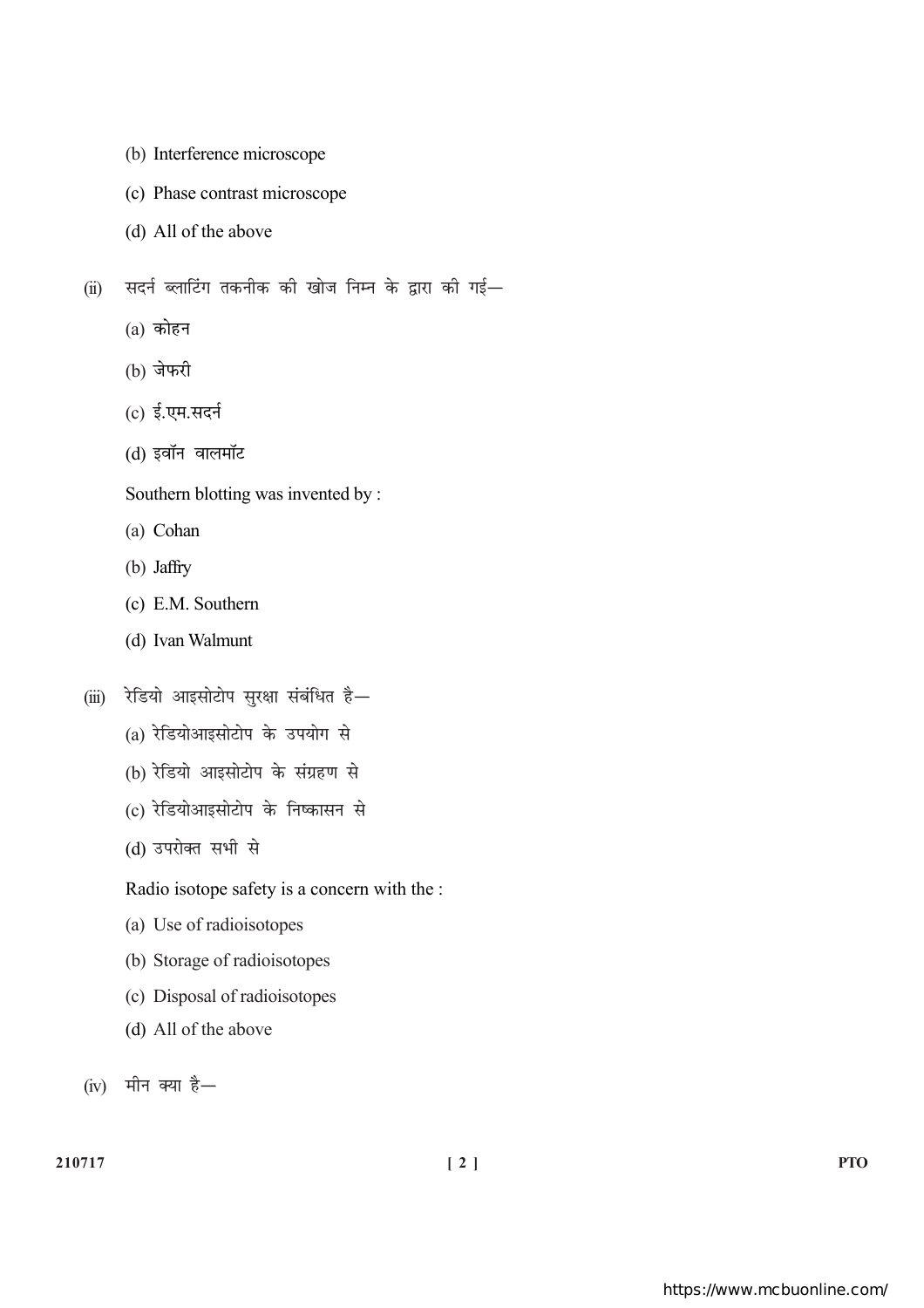- (a) सबसे ज्यादा होने वाला
- (b) मध्य की संख्या
- (c) सबसे छोटा-सबसे बड़ा
- (d) औसत

What is the mean:

- (a) Happening the most
- (b) The number in the middle
- (c) Biggest smallest
- (d) The average
- (v) किसी कम्प्यूटर सिस्टम का मस्तिष्क है $-$ 
	- $(a)$  ALU
	- (b) मेमोरी
	- $(c)$  CPU
	- (d) पेनड्राइव

The brain of any computer system is :

- $(a)$  ALU
- (b) Memory
- $(c)$  CPU
- (d) Pendrive

खण्ड-'ब'

## Section-'B'

(लघु उत्तरीय प्रश्न)

 $5 \times 2 = 10$ 

# (Short Answer Type Questions)

नोट : सभी पाँच प्रश्नों के उत्तर दीजिए। प्रत्येक प्रश्न 2 अंकों का है।

**PTO**